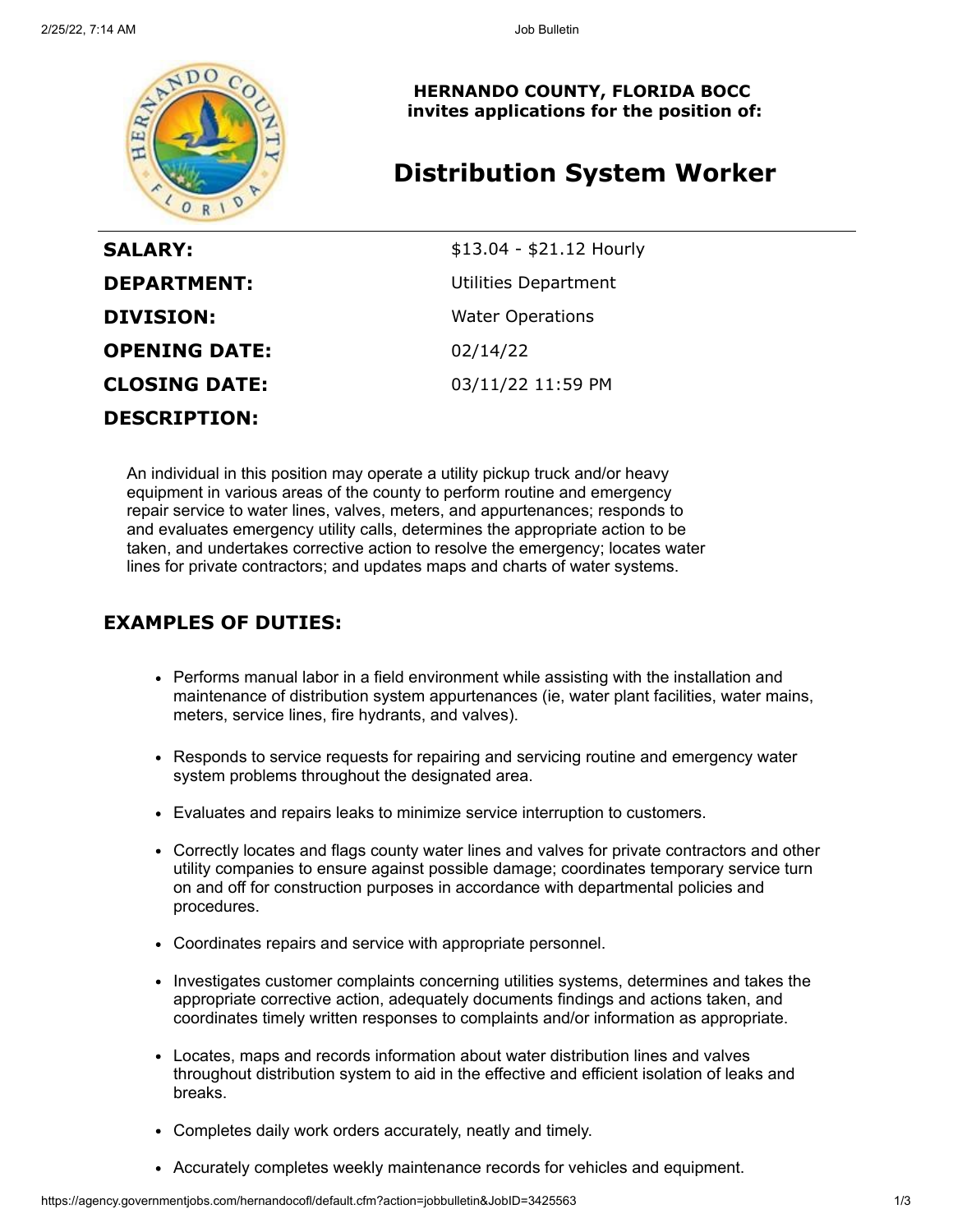- Maintains an adequate stock of materials on the service vehicle to assure service repairs can be made efficiently and effectively; coordinates restocking with the storeroom/warehouse.
- Restores asphalt, concrete, and sod after emergency repairs.

## **TYPICAL QUALIFICATIONS:**

High school graduate or equivalent (GED).

One (1) year experience in utility field work or a related field preferred.

Must possess and maintain a valid Florida Driver's License with a good driving record as defined by current insurance carrier.

Maintenance of Traffic (MOT) Intermediate Level Training Certification preferred or obtained as required.

Must possess or be capable of obtaining FEMA ICS 100, ICS 200, and ICS 700 NIMS certification within 30 days of hire date

#### **SUPPLEMENTAL INFORMATION:**

Pay Grade: 207 Bargaining Unit: Teamsters Local 79

APPLICATIONS MAY BE FILED ONLINE AT: <https://www.hernandocounty.us/home>

15470 Flight Path Drive Brooksville, FL 34604 (352) 754-4817

[kdale@co.hernando.fl.us](mailto:kdale@co.hernando.fl.us)

Position #13738 DISTRIBUTION SYSTEM WORKER KD

#### **Distribution System Worker Supplemental Questionnaire**

- \* 1. What is your highest level of education?
	- $\Box$  High School Diploma or GED
	- $\Box$  Associates
	- $\Box$  Bachelors Degree
	- **H** Masters Degree
	- Doctorate
	- $\Box$  Technical School
- \* 2. Do you have one (1) year experience in utility field work or a related field? (preferred) □ Yes
	- $\square$  No
- \* 3. Do you possess Maintenance of Traffic (MOT) Intermediate Level Training Certification